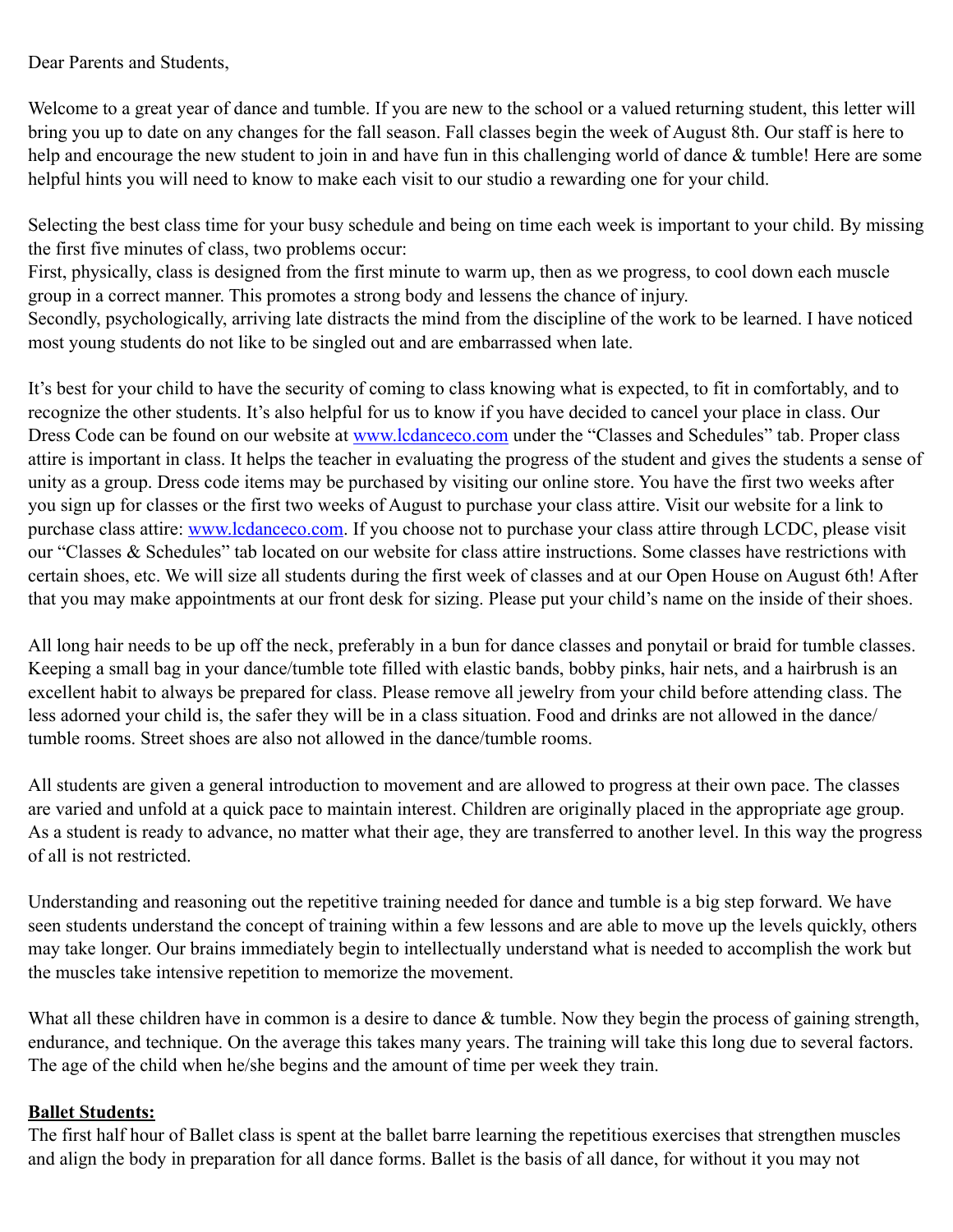improve. At ages 7 and up these bodies are still in the physical development stages until twelve when the bones begin to solidify. This is the main reason children should not be allowed to go en pointe until then. When they reach this age and have been consistently in class at two or more times a week for more than a year, their structural strength may be ready for pointe work. Realigning the spine and developing the muscular strength to hold correct placement is a long process.

#### **Tumble Students:**

In tumble they will learn stretches, rolls, cartwheels, and so on. Please be aware your child may twist and hurt their necks trying to work around a lump of hair, bulky barrette, or bow on top of the head. All hair needs to be pulled out of the child's face.

## **SPECIAL INSTRUCTIONS for 6 & under classes:**

## \*\*PLEASE SEE OUR POLICY HANDBOOK ON INSTRUCTIONS OF HOW TO DROP OFF YOUR 6 & UNDER CHILD\*\*

## *Baby & Me Classes -*

Baby & Me classes are a fun way for caregivers and their babies or young toddlers to connect with each other in a playful environment with other caregivers and their babies. You get to shake up daily baby routines and interact with others. They also get a chance to get some exercise, and experience first time interactions with other little ones. These classes are a fun learning environment for both caregiver and child. Classes not only stimulate the learning process in the child, but nurture the existing bond between caregiver and child in a way that allows the caregiver to break away from the stresses of parenthood, while learning how to simultaneously play and grow with your child. We will begin to phase out the adults toward the end of the year so that students are ready to start out on their own the following year. This also helps them to be ready to dance or tumble on stage by themselves, if you choose to have them in our end of the year recital.

## *Twinkle Babies - Ages 2-3*

A thirty minute introductory dance class containing ballet, tap and creative movement. Young dancers will learn the basic steps while learning how to follow direction and imitate movement in a positive environment. Engaging music is used to get these little guys inspired to dance. The use of props such as Twinkle bears and hula hoops, enables the young dancers to use their imagination, creativity and, most of all, have fun!

## *What to expect on the first day with your Twinkle Baby!*

We are very excited to welcome your little one to our Twinkle Babies Dance program. They come into the classroom very slowly, but make the most measurable progress by the end of the year!! We look forward to seeing all of the beautiful little dancers all dressed in pink! We know that as a parent you have a vision for how you think the first day will go. I am writing this letter in order to give you some ideas of how it might go, and how it might not. All children are different and react differently in situations. Usually a brand new 2 year old will cling to mom as they walk in the studio door, as they are unaware of their environment. Everything to them is new. Please arrive early on the first day in order to get them acclimated to their new teacher and environment.

It is perfectly normal for a very young dancer to have a bout of separation anxiety. Separation anxiety is one of the most common issues on the first day. You may overcome this by explaining to your child before they arrive that "mommy won't leave the studio while you are in class." Our Twinkle Babies Dance class is designed as a teacher/child class. Our policy is that all parents need to be in the waiting room when class is in session. We also need to keep the door to the studio closed during class in order to avoid any wandering dancers. We will work with you and your child to achieve success in bringing happy dancers into the classroom without mom. This is a gradual process for most babies.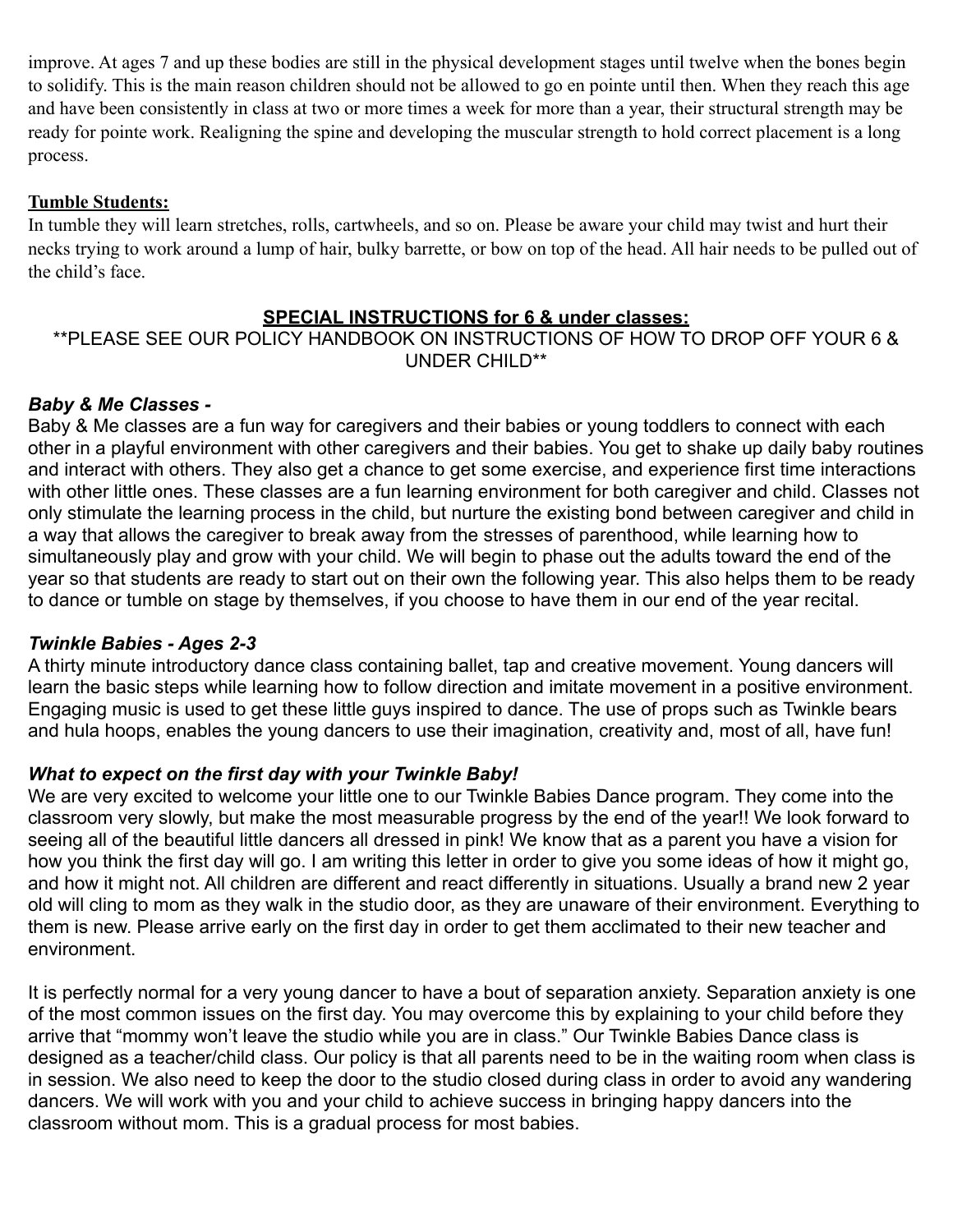Have you ever noticed that when one 2 year old begins to cry, the others follow suit? We have observed this as well and it is why we need to have any crying child wait with mom outside at the door until they feel confident to come to class or back in class. We know this sounds harsh, but we will make every attempt at calming your child and getting them to join the class that we possibly can, before we ask the mom to come. Sometimes the child is actually upset just being in the room, so you may calm them down more effectively outside. It's important that the parent offer only love and support to a child in this state. In the past we let the parent of an unsure child remain in the room with the child; however, we found that this practice can distract other dancers, and the inability for Mom to leave the room in subsequent weeks, as the child has learned, "my mommy stays with me".

Most of the time our little dancers come into the room right away and never look back. Sometimes our little dancers aren't ready for a teacher/child class. As parents, we won't know until we try. Please remember that it sometimes takes a few weeks in order for the child to warm up to the idea, even if they LOVE to dance. a 2-year-old dancer will decide on their own within three or four lessons to participate. It is totally normal for the dancers to not dance on the first day and it WILL get better. Sometimes it takes a few weeks. Also, a young dancer will sense a parent's frustration and disappointment, which will turn the dance studio into a negative place. It's important to remain loving and supportive toward the dancer.

Lastly, our goal on the first day is to get every child into the class without mom and without crying. If we have done that we have succeeded. Please don't be alarmed if your child just stands in her hula hoop and stares at the teacher jumping up and down. They are simply observing their environment. They will dance when they are ready!!! We hope you all have a positive experience at our studio. Please don't hesitate to call us if you have questions or concerns.

#### *Twinkle Stars Dance - Ages 3-4, 4-5 & 5-6*

An age specific 45 minute class containing ballet, tap and jazz/creative movement. The purpose of the class is to introduce young dancers to the three styles of dance and inspire movement and creativity within a positive environment. Dancers will also learn basic steps and terminology in all three styles. For example, all dancers will learn what a "plie" is and how to demonstrate one. The use of fun, age appropriate music engages the young dancers' minds and bodies. The use of props such as hula hoops for the "freeze dance" makes the end of class the most fun! Placement Notes: Twinkle Stars Dance 3-4 students must be at least 3 1/2 years old.

#### *What to expect with a 3-6 year old dancer:*

The beginning dance student's interest in dance is emotional. They have seen dance everywhere in movies and shows of all kinds. But what they have seen is the finished product. It looks so effortless and easy. What the student must realize is these dancers have had many years of training! The dance teacher's job is to teach the reality of dance. The hard work , the dedication, the repetition of steps, the aches, and the triumphs. In the first lesson the new student begins to realize they are not going to magically dance when we first put on the music. In fact, what they are asked to do is not even near their conception of 'dance.' This adjustment manifests itself in various ways depending on the child's age and reaction to new situations or change. A child might demand aggressively "But when do I get to dance?" Some come totally prepared in mind and body, willing and ready to learn. Then we have the shy one who hangs back. Many want to join in, but their fear stops them. Our success with this type of child begins with the parent leaving the room.

Now the child may relate to us as we encourage the student to watch class. In this way, seeing how and what is expected of them, eases the fear of unknown. It is never "you have to do this with us" rather "sit with me, watch, and see if you want to try this." Within five minutes this child usually joins in. In this class the instruction is informal yet structured. The program is basic technique, with the presentation of the material, ballet and jazz, changing each month. Because the young body is still developing, we do not allow any stress on the bones or muscular structure. There is no demand of detail or precision. Parents, if your child is upset the first few weeks of class you do not need to exit the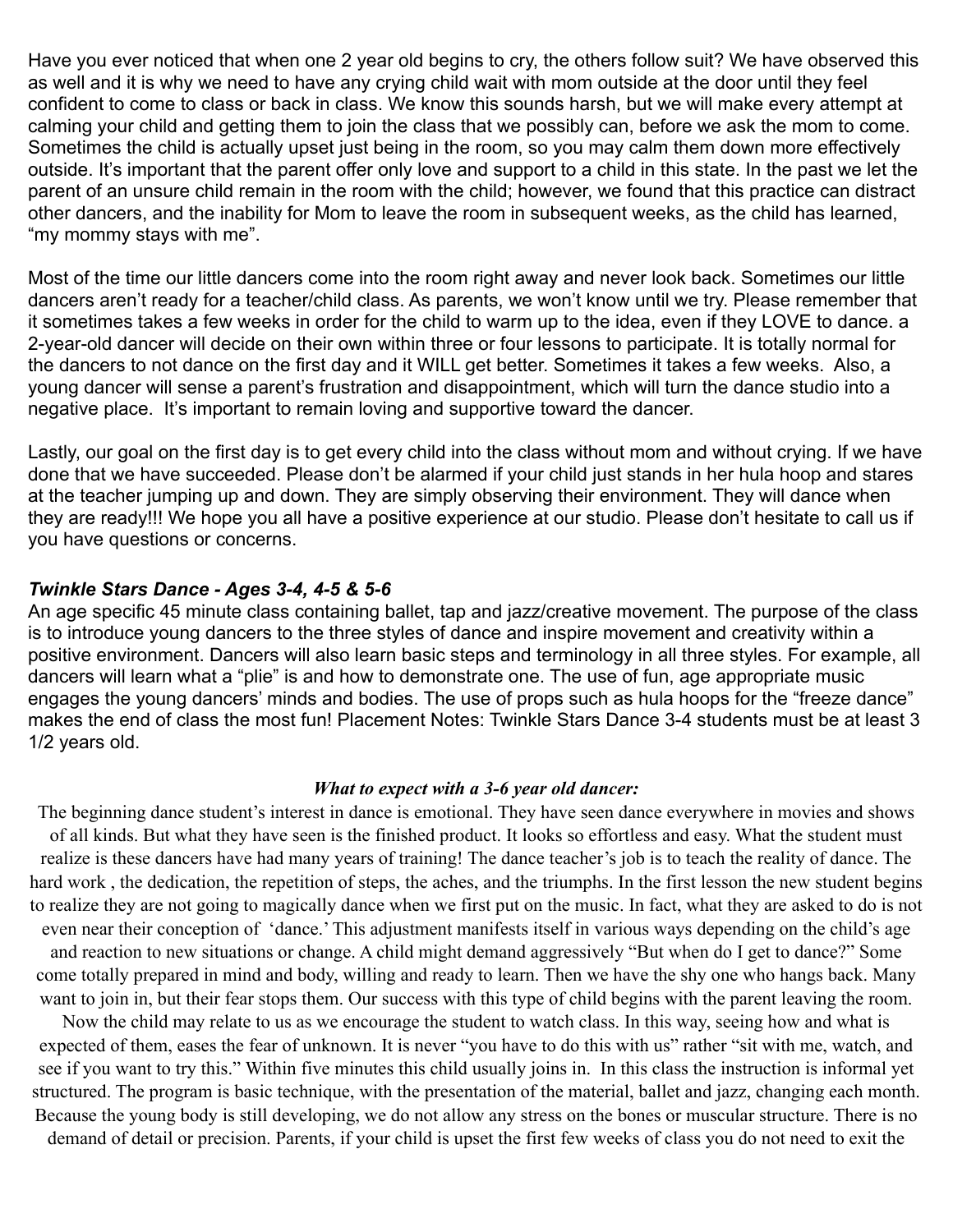changing room. Instead, you can stay and wait and watch class while holding your child at the door. Most students want to join back in. Please wait until the music has stopped. You do not ever want to send them in during an exercise.

# **There are a few things I would like to go over with you to make sure that the rest of this year runs as smoothly as possible for you and your children:**

Most communication will be through e-mail. This includes: reminders of holidays and special events, if a teacher is sick and class is canceled, and so on. This is the most efficient way of communicating. *So please check your e-mail weekly, if not daily!* 

If you have a concern that you would like to talk to an instructor about personally, please feel free to schedule an appointment with our front desk or send us an e-mail and we would be glad to help you.

We accept checks, cash, debit or credit cards. The use of a debit or credit card will require a 4% fee for swipes and 5% for keyed in transactions to your total bill. Please clarify on all checks your student's name and what you are applying your check towards. Sometimes grandparents and other family members who are paying for a child's fees have a different last name; therefore, we are unable to connect the check to a student. If you are paying with cash, please put it in an envelope with your child's name written on the outside.

It is with great excitement that you and I can look forward to many rewarding years of dance and tumble for you child. It is the special friendships developed, the disciplined learned for all walks of life, and experienced gained which will benefit your child for the rest of their life.

Thank you for choosing LCDC and we are so happy to have you part of the family!

Sincerely, Lindsey-Claire Muse Hutchins Artistic Director/Owner

## **2022/2023 LCDC Calendar:**

\*Tuition is drafted on the 1st of each month.\*

**JUNE** 

13-17 - Ballet Intensive 20-24 -Princess Camp 27-July 8 - LCDC Closed

**JULY** 

1-8 - LCDC Closed 11-15 - Tumble Camp 15 - ACH Forms Due & all other missing paperwork / Last day to drop or switch 18-22 - Encanto Camp

## **AUGUST**

1-5 - Studio Closed 6 - Open House Byram 10:00-2:00 8 - First Week of Classes & August Draft

## **SEPTEMBER**

5 - Labor Day (LCDC Closed)